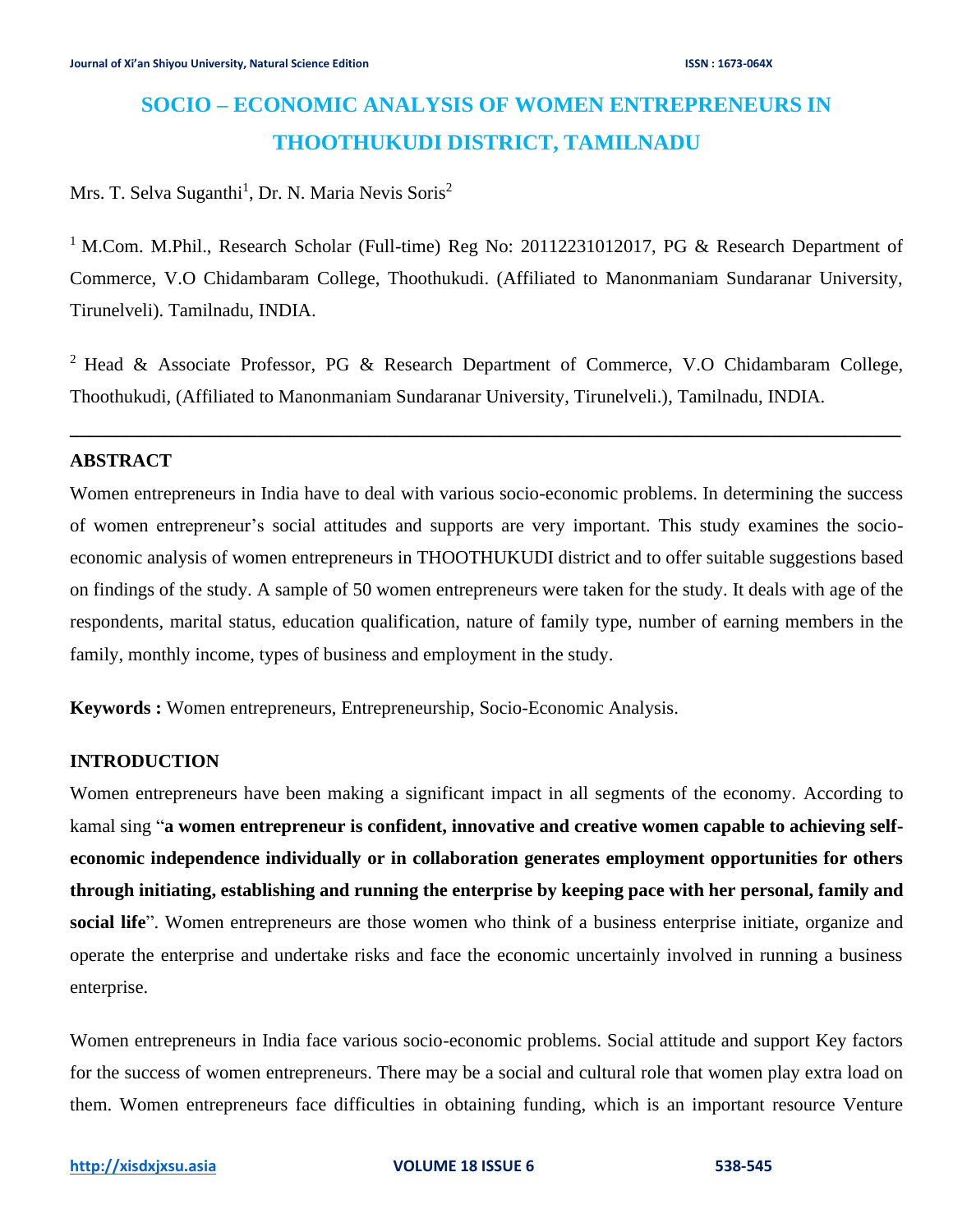creation. There are many programs and programs to promote self-employment among women. In this context, promoting entrepreneurship among educated women is an urgent need of the time.

#### **OBJECTIVES OF THE STUDY**

- ❖ To analyses the socio-economic background of women entrepreneurs in Thoothukudi District
- ❖ To know the findings based on the study area.

## **RESEARCH METHODOLOGY**

The present study is descriptive in nature and based on convenient sampling method. A sample of 50 women entrepreneurs was taken for the study. Survey and questionnaire methods has been used in this study. Primary data will be collected through survey method and the respondents were asked to fill in the questionnaire. This is a structured form that will be clear and simple to the respondent.

## **ANALYSIS AND INTERPRETATION**

The analyzing the data has been calculated percentage method and with the help of tables and charts.

#### **AGE WISE CLASSIFICATION OF WOMEN ENTRPRENEURS**

The age of the women entrepreneurs is very important in the present study. The age of the respondents classified into different age groups. Table 1 show the age of the women entrepreneurs.

| Sl.No. | Age Group | Nos. of Respondents | % of Total |
|--------|-----------|---------------------|------------|
| 1.     | Below 20  |                     | 2.0%       |
| 2.     | $21 - 30$ | 5                   | 10.0%      |
| 3.     | $31 - 40$ | 27                  | 54.0%      |
| 4.     | $41 - 50$ | 14                  | 28.0%      |
| 5.     | Above 50  | 3                   | 6.0%       |
|        | Total     | 50                  | 100.0%     |

Source : Primary Data

## **Interpretation**

The above Table no.1 shown that out of 50 women entrepreneurs, majority of 27 (54.0 %) of the respondents in the age group of 31 - 40 years, followed by 14 (28.0%), 5 (10.0%), 3 (6.0%) and 1 (2.0%) are in the age group between 41 - 50, 21 - 30 years, above 50 years and below 20 years respectively.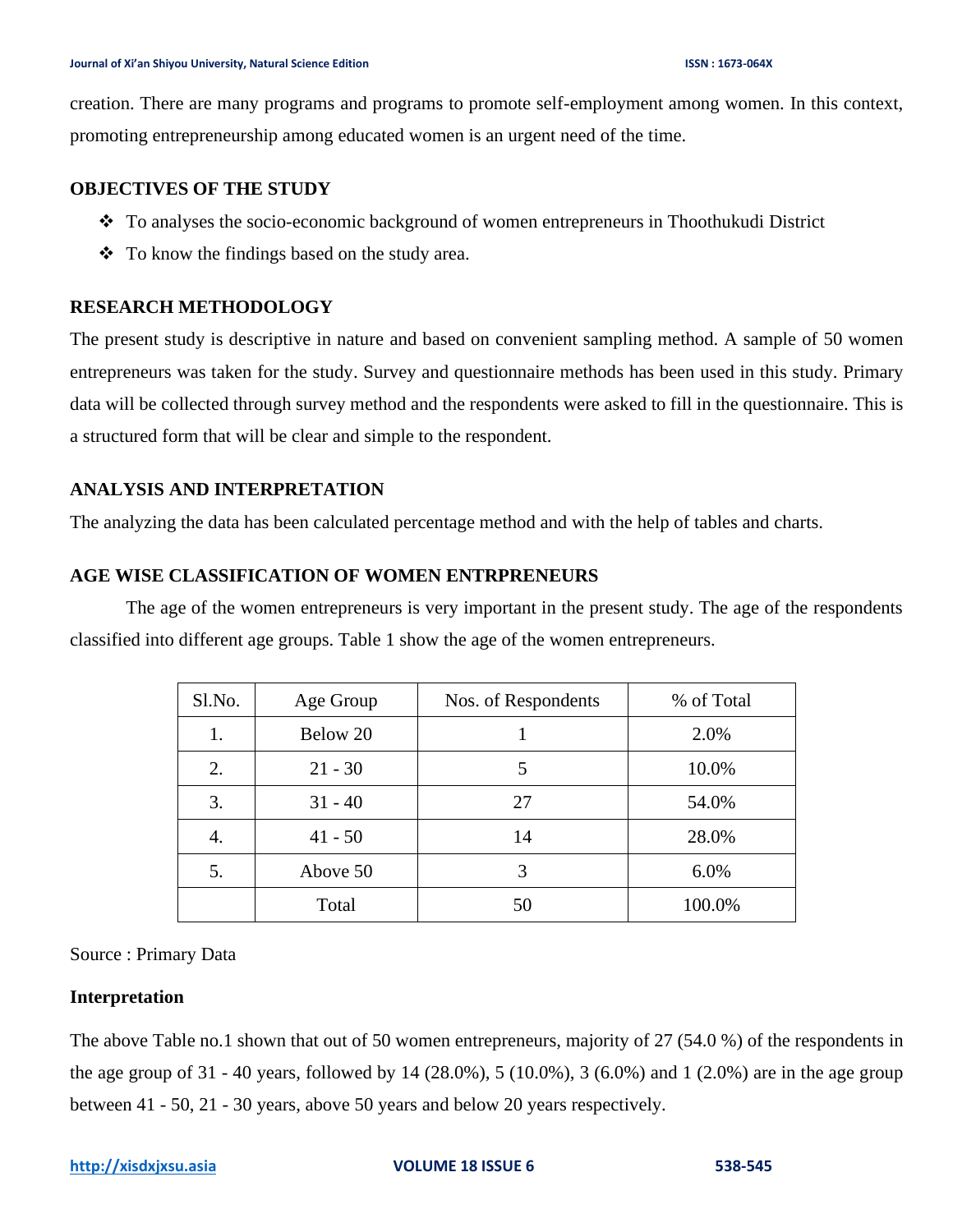## **CLASSIFICATION OF WOMEN ENTREPRENEURS BASED ON MARITAL STATUS**

The marital status is classified into four categories namely, married, unmarried, widow and divorced. Table 2 show the Marital Status of the women entrepreneurs.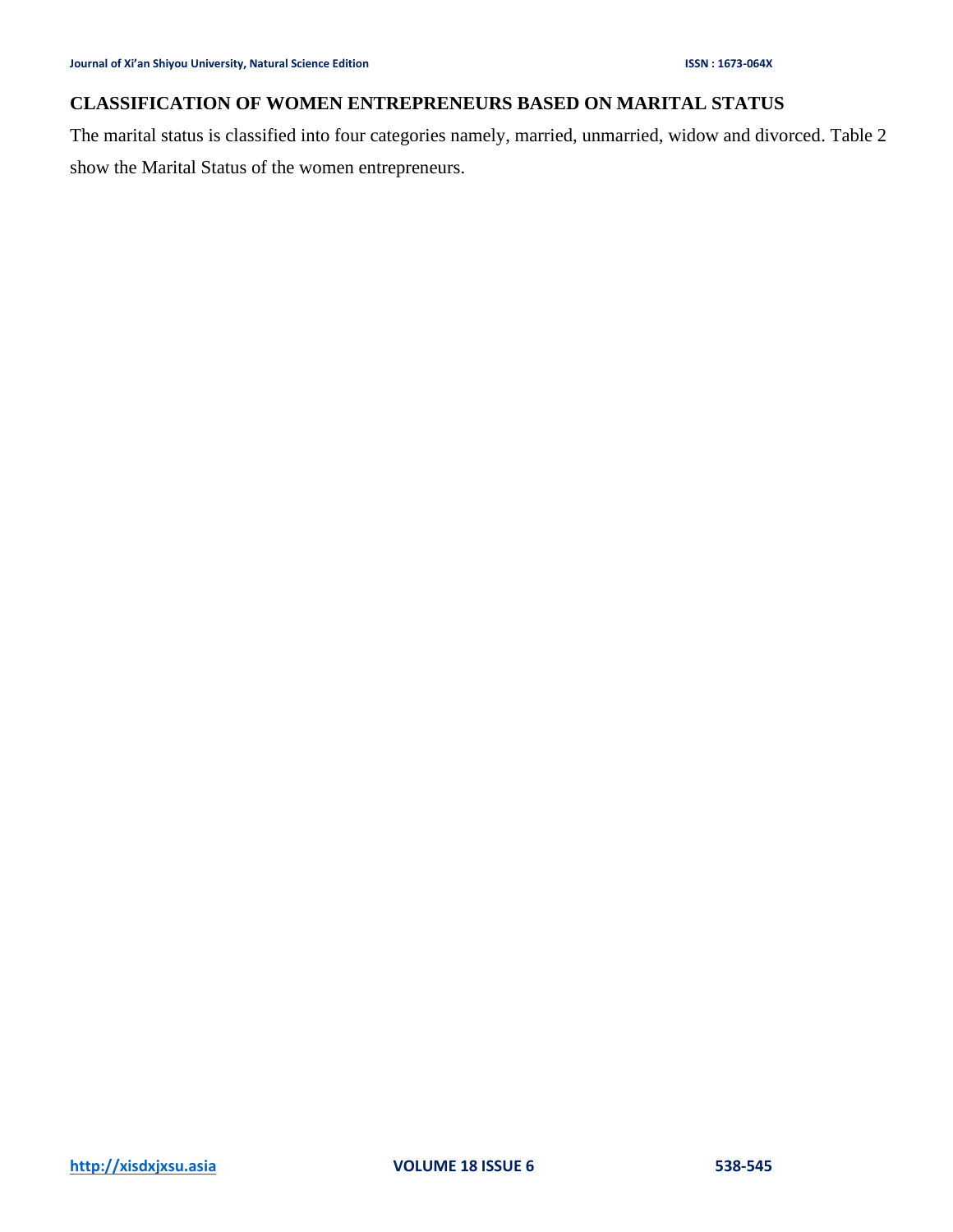| Sl.No. | <b>Marital Status</b> | Nos. of Respondents | % of Total |
|--------|-----------------------|---------------------|------------|
| 1.     | Married               | 37                  | 74.0 %     |
| 2.     | Unmarried             | 8                   | 16.0%      |
| 3.     | Widowed               |                     | 6.0%       |
| 4.     | Divorced              |                     | 4.0%       |
|        | Total                 | 50                  | 100.0%     |

Source : Primary Data

#### **Interpretation**

The above Table no. 2 reveals that, majority of the respondents 37 (74.0 %) are married. It was followed by unmarried, widows and divorced, which is  $8(16.0\%)$ ,  $3(6.0\%)$  and  $2(4.0\%)$  respectively.

## **CLASSIFICATION OF WOMEN ENTREPRENEURS BASED ON EDUCATIONAL QUALIFICATION**

Education is one of the key elements in entrepreneurship development. Attempt to develop new ideas for skills and production. In the present study, the level of education is confined to Illiterate, Below SSLC, SSLC, Higher Secondary, Under Graduate, Post Graduate and Professionals. Table 3 presents the details of respondents according to their education levels.

| Sl.No. | <b>Educational Qualification</b> | Nos. of Respondents | % of Total |
|--------|----------------------------------|---------------------|------------|
| 1.     | <b>Illiterate</b>                | 0                   | $0.0\%$    |
| 2.     | <b>Below SSLC</b>                | $\overline{2}$      | 4.0 %      |
| 3.     | <b>SSLC</b>                      | 6                   | 12.0 %     |
| 4.     | <b>Higher Secondary</b>          | 11                  | 22.0 %     |
| 5.     | <b>Under Graduate</b>            | 31                  | 62.0 %     |
| 6.     | <b>Post Graduate</b>             | 0                   | $0.0\%$    |
| 7.     | Professional                     | $\theta$            | 0.0 %      |
| 8.     | Others                           | 0                   | 0.0 %      |
|        | Total                            | 50                  | 100.0 %    |

Source : Primary Data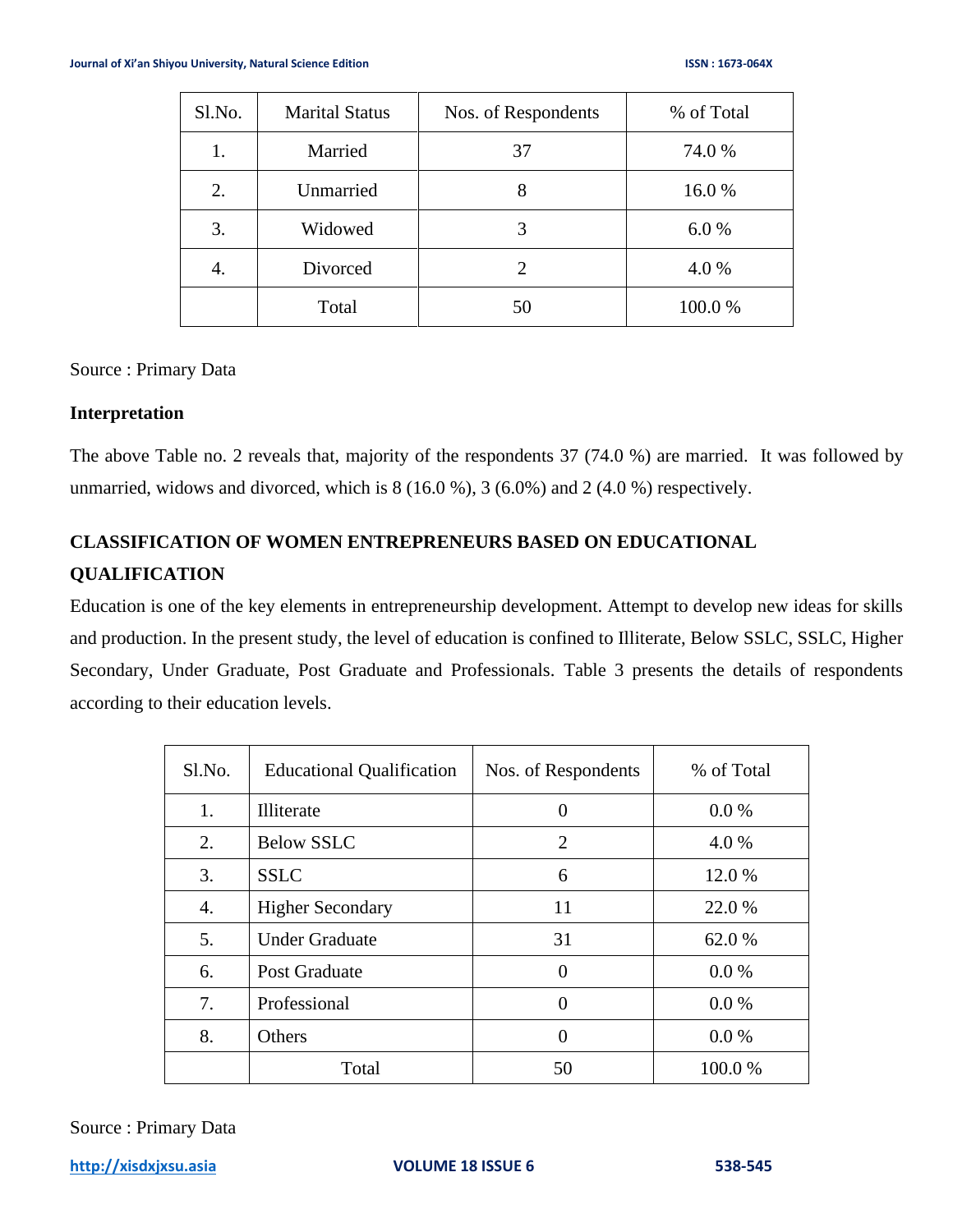#### **Interpretation**

.

Table 3 shows that classification of education among the respondents that the important classification of education among them are under graduates which constitutes 31 (62.0 %) to the total respectively. The number of respondents with secondary, SSLC and below SSLC education constitutes 11 (22.0%), 6 (12.0%), and 2 (4.0 %) percent to the total respectively. The list out of except, illiterate, post graduate, professional and others are 0 (0.0 %). It is concluded that the majority no.of the respondents have under graduate education in the study area.

#### **CLASSIFICATION OF WOMEN ENTREPRENEURS BASED ON NATURE OF FAMILY TYPE**

Family is the most important part of a women entrepreneur. If a woman is in a separate family, she can spend more time in entrepreneurship than she does with family. In contrast, women in joint families rarely have time for that. Table 4 shows that, the no. of respondents belongs to joint family and nuclear family system in the present study.

| Sl.No. | Nature of Family<br>Type | Nos. of Respondents | % of Total |
|--------|--------------------------|---------------------|------------|
|        | Joint Family             | 14                  | 28.0 %     |
| 2.     | <b>Nuclear Family</b>    | 36                  | 72.0 %     |
|        | Total                    | 50                  | 100.0%     |

Source : Primary Data

#### **Interpretation**

The above table 4 shown that 36 (72.0 %) percent of the respondents are nuclear family system and 14 (28.0%) of the respondent are joint family system.

#### **CLASSIFICATION OF WOMEN ENTREPRENEURS BASED ON MONTHLY INCOME**

Monthly income refers to the total income that family members to earn in a month. Monthly income is an important factor in determining the quality of life. The distribution of the respondents on the basis of their monthly income is shown in Table 5.

| Sl.No. | Monthly Income    | Nos. of Respondents | % of Total |
|--------|-------------------|---------------------|------------|
|        | Less than $10000$ |                     | 4.0 %      |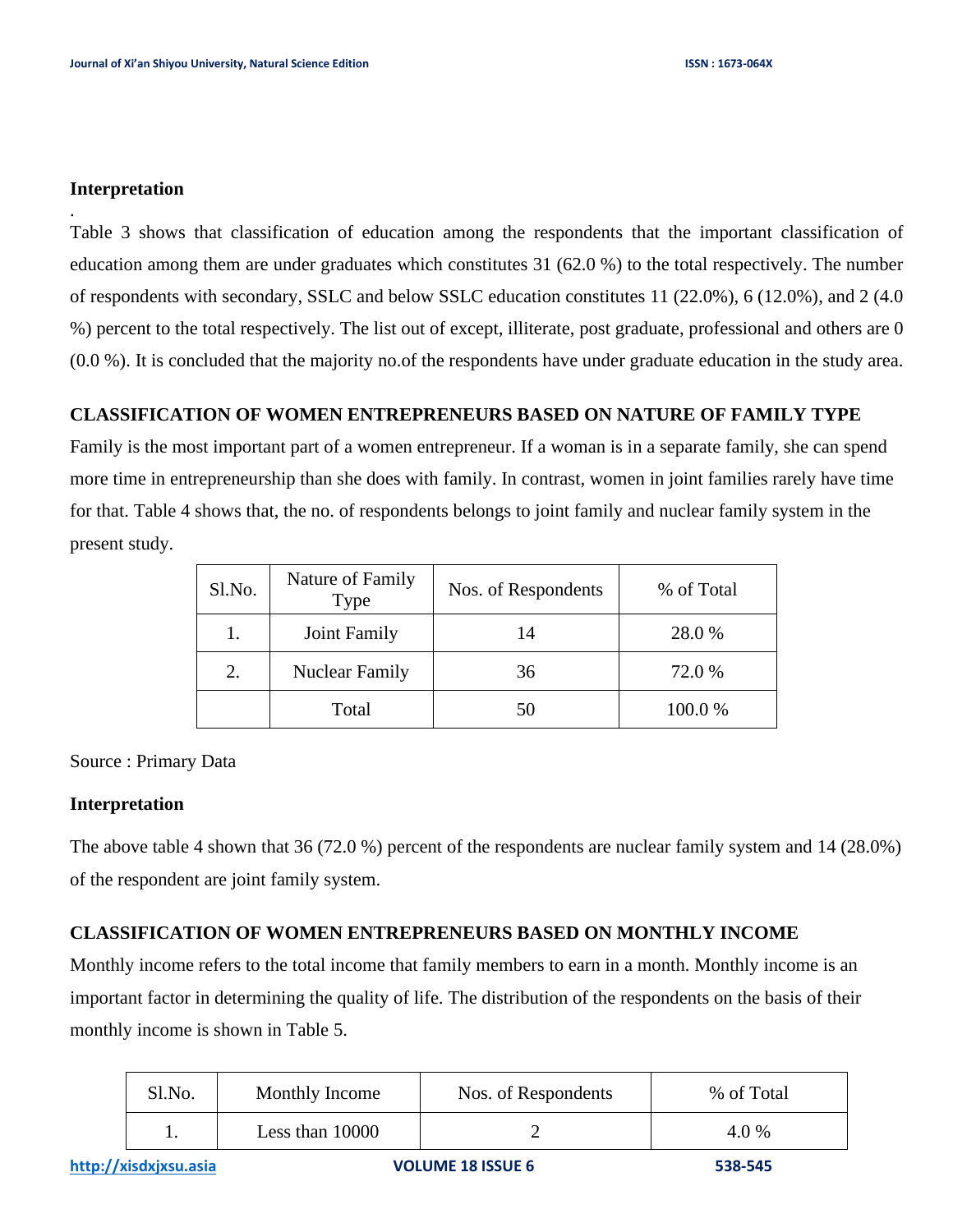| 2. | $10000 - 15000$ | 25 | 50.0 %  |
|----|-----------------|----|---------|
| 3. | 15000 - 20000   | 12 | 24.0 %  |
| 4. | More than 20000 |    | 22.0 %  |
|    | Total           | 50 | 100.0 % |

Source : Primary Data

#### **Interpretation**

The above table shown that 25 (50.0%) percent of the respondents are between Rs.10000 - 15000 annual income in the 12 (24.0%) of the respondent are between Rs.15000 - 20000, 11 (22.0%) of the no. of respondents are more than 200000 and only 2 (4.0%) of the respondent are below Rs. 10000 of the annual income.

## **CLASSIFICATION OF WOMEN ENTREPRENEURS BASED ON NATURE OF BUSINESS**

Industrial unit can be for either manufacturing products, trading or providing services. Table 6 shows the classification of enterprises based on nature of business.

| Sl.No. | Nature of Business | Nos. of Respondents | % of Total |
|--------|--------------------|---------------------|------------|
| 1.     | Manufacture        |                     | 18.0%      |
| 2.     | Trade              |                     | 14.0 %     |
| 3.     | Service            | 34                  | 68.0 %     |
|        | Total              | 50                  | 100.0%     |

Source : Primary Data

## **Interpretation**

It is referred from table 6 shows that 34 (68.0 %) of the units belong to the service category and manufacturing units 9 (18.0%) of the units. The third and last placed trade scale units 7 (14.0%) run by women entrepreneurs.

## **CLASSIFICATION OF WOMEN ENTREPRENEURS BASED ON TYPES OF BUSINESS**

The different types of business such as sole proprietorship, partnership and family business. Table 7 show the classification of women entrepreneurs based on types of business.

| Sl.No. | Types of Business | Nos. of Respondents | % of Total |
|--------|-------------------|---------------------|------------|
|--------|-------------------|---------------------|------------|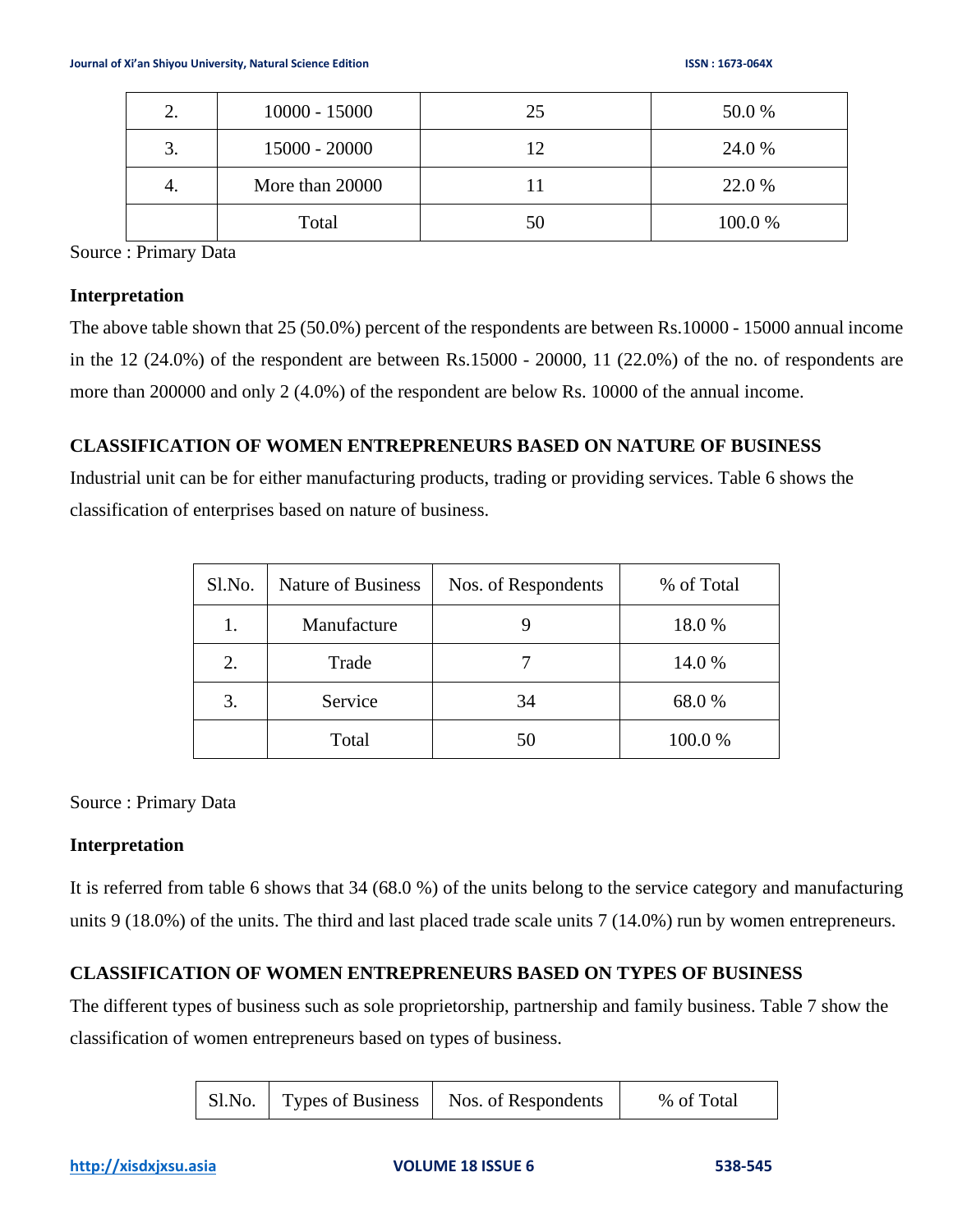| 1. | Sole Proprietorship    | 34 | 68.0%   |
|----|------------------------|----|---------|
| 2. | Partnership            |    | 12.0 %  |
| 3. | <b>Family Business</b> | 10 | 20.0 %  |
|    | Total                  | 50 | 100.0 % |

Source : Primary Data

## **Interpretation**

It is seen from table 7 that, 34 (68.0 %) of the sample units are functioning as sole proprietorship firms and 10 (20.0 %) are family business firms. Nearly third 6 (12.0 %) run by women entrepreneurs belong to the partnership firms.

## **CLASSIFICATION OF WOMEN ENTREPRENEURS BASED ON TYPES OF EMPLOYMENT**

Table 8 shows that, details about types of employment for women entrepreneurs.

| Sl.No. | Types of<br>Employment      | Nos. of Respondents | % of Total |
|--------|-----------------------------|---------------------|------------|
| 1.     | Tailoring                   | 16                  | 32.0 %     |
| 2.     | <b>Beauty Parlour</b>       | 12                  | 24.0 %     |
| 3.     | Grocery Shop                | 5                   | 10.0 %     |
| 4.     | <b>Medical Store</b>        | 3                   | 6.0%       |
| 5.     | <b>Small Scale Industry</b> | 14                  | 28.0 %     |
|        | Total                       | 50                  | 100.0 %    |

Source : Primary Data

## **Interpretation**

Table 8 reveals that the majority of the respondents 16 (32.0 %) belong to the Tailoring, around 14 (28.0 %) of the respondents comes small scale industry. It follows that, beauty parlour 12 (24.0 %), grocery 5 (10.0 %) shop and medical store 3 (6.0 %) respectively.

## **FINDINGS**

• Majority of the women entrepreneurs are 31-40 age.